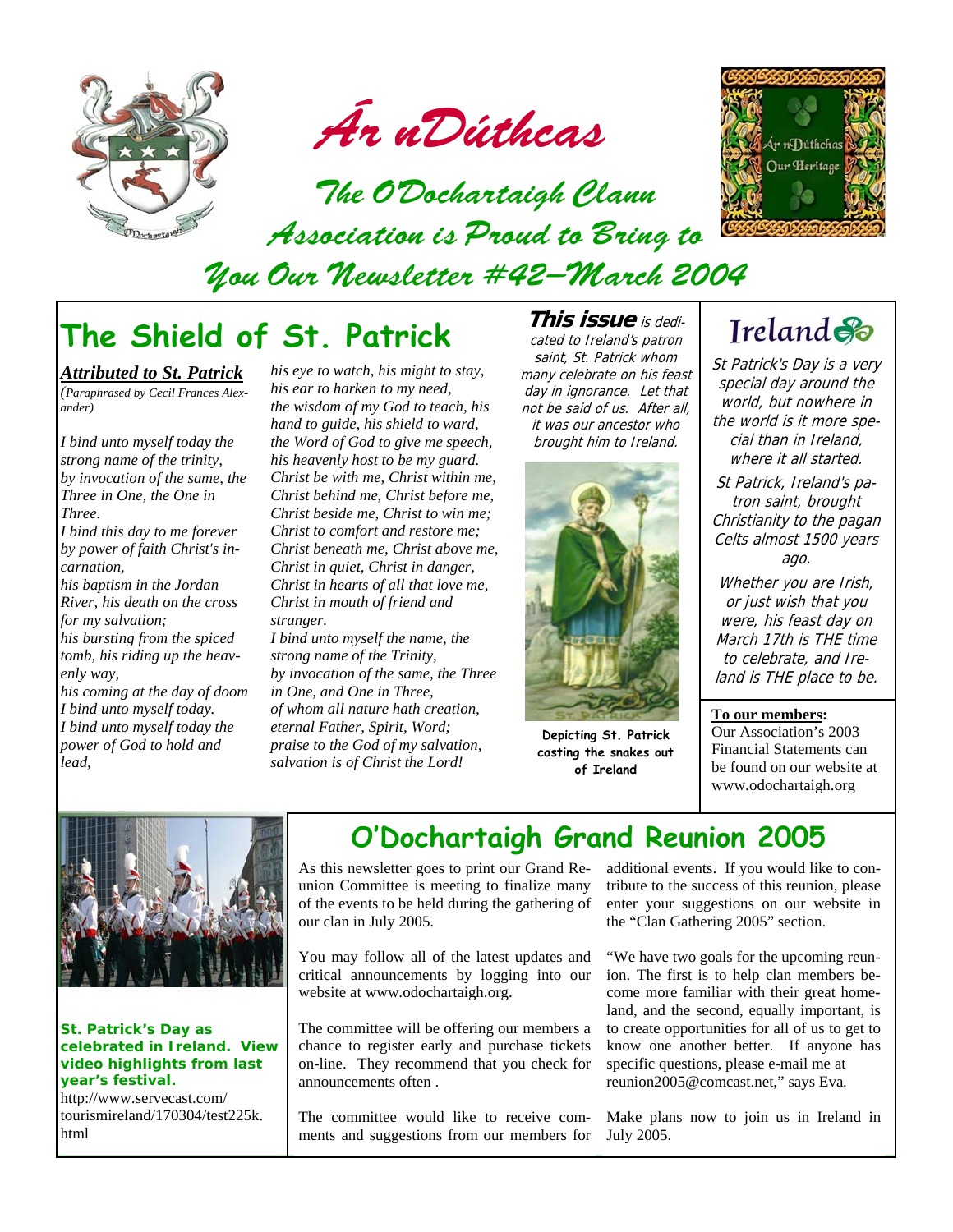**The Irish have had an enormous impact on the United States - their adopted home - and continue to do so to this day. There are over 44 million Americans who claim Irish ancestry. Here are some interesting facts on the subject:** 

## **Patriots & Presidents**

Among those who signed the Declaration of Independence, four were Irish born and nine of Irish ancestry.

The White House was designed by Irishman, James Hoban. The design is loosely modeled on Leinster House in Dublin, which is now the Irish parliament building.

George Washington's right hand man, Major General Sullivan,

was Irish — as were a large number of troops who fought in the War of Independence.

Sixteen of the U.S. Presidents have Irish roots. In this century, they are Woodrow Wilson, John F. Kennedy, Richard Nixon, Gerald Ford, Ronald Reagan, Bill Clinton and possibly George Bush.

Andrew Jackson, 7th president of the U.S., was born in South Carolina just two years after his parents left Carrickfergus, County Antrim.

Woodrow Wilson's family comes from Strabane in County Tyrone.

John F. Kennedy's grandfather came from Dunganstown, County Wexford.

Richard Nixon has roots in Timahoe, County Kildare. Gerald Ford's ancestry hails from County Longford. Ronald Reagan's family ties have been traced back to the 10th Century Irish King, Brian Boru. The Reagan homestead is in Ballyporeen, a tiny village in County Tipperary.

## **Did the Irish Discover America First?**

Before Christopher Columbus, an Irish Saint named Brendan discovered America in the 6th Century and returned to Ireland to tell of his adventures. To prove this legend, the explorer Tim Severin sailed from County Kerry to Boston in 1976 in a replica of

St. Brendan's leather boat.

 A further proof was the recent discovery of Celtic cave paintings in North Carolina. The paintings represent an Irish language that has not been used for over 1000 years.

Christopher Columbus had an Irishman, Rice de Culvy, among his crew when he (re)discovered the New World. In fact, they stopped in Galway and attended Mass at St. Nicholas Cathedral before heading west for America. Some historians claim that he also studied notes and legends of previous sailors.

## **The Remarkable Michael Dougherty**

Two hundred and fifty-eight Irish and Irish Americans have been awarded the United States highest military award for valor, the Medal Of Honor. Ours is the largest ethnic group to accomplish this.

County Cork leads the honor list with 19 medallists, followed by Dublin and Tipperary with 11 each. Limerick has 10; Kerry eight; Galway seven; Antrim and Tyrone tied with six; Kilkenny and Sligo each have five. The remainder of Irish immigrants did not list their townland or county.

Five of the 19 fighting men who won a second Medal of Honor were born

in Ireland. They are Henry Hogan from County Clare; John Laverty from Tyrone; Dublin's John Cooper, whose name at birth was John Laver Mather; John King; and Patrick Mullen. Three double winners of the Medal were Irish-Americans: the indomitable Marine, Daniel Daly; the U.S. Navy's John McCloy; and the fighting Marine from Chicago, John Joseph Kelly.

Colonel James Quinlan, a native of Clonmel, County Tipperary, was awarded the Medal for gallantry "against overwhelming numbers" while leading the Irish 88th New York Brigade in the battle of Savage Station, Virginia, during the American Civil War.

The "remarkable" Michael Dougherty, from Falcarragh, County Donegal, was a private in the 13th Pennsylvania Cavalry in the Union Army. His Medal was awarded for leading a group of comrades against a hidden Confederate detachment at Jefferson, Virginia, ultimately routing it. The official report noted that Dougherty's action prevented the Confederates from flanking the Union forces and saved 2,500 lives. Later, Dougherty and 126 members of his regiment were captured and spent 23 months in various Southern prisons, finally arriving in Georgia at the notorious Andersonville death-camp. Of the 127, Dougherty alone survived the ordeal, "a mere skeleton," barely able to walk.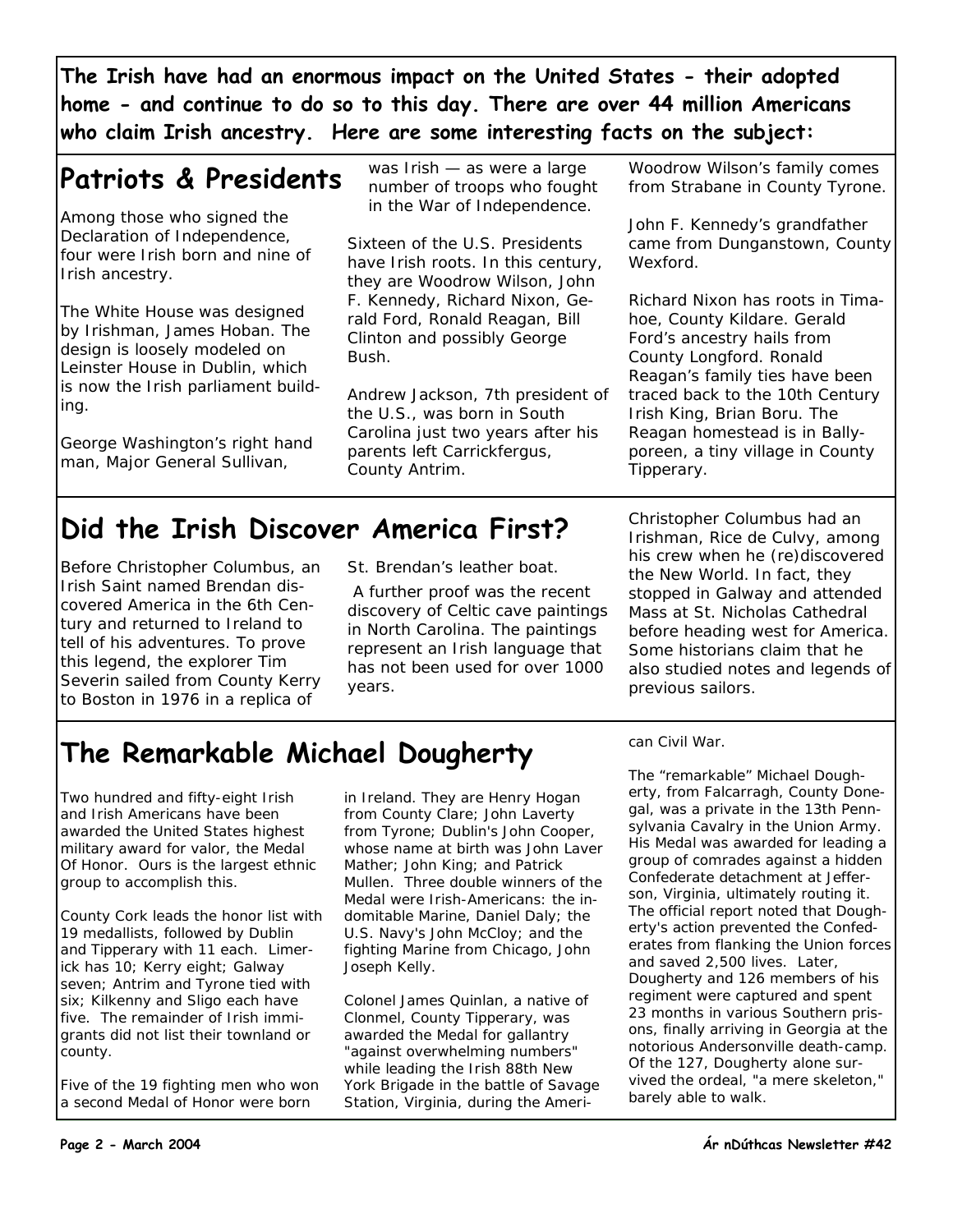## **Did You Know?**

Pennsylvania is named after an Irishman, William Penn, from County Cork.

 American history is flagged with names of those with Irish roots. To name a few, there is Davy Crockett (King of the wild frontier), Sam Houston (Avenger of the Alamo) and Neil Armstrong (First man on the moon).

 The first daily newspaper in America, called the Pennsylvania Packet, was founded by Irishman John Dunlap. Dunlap also printed the Declaration of Independ-

## **Who was St. Patrick?**

The man largely responsible for converting Ireland to Christianity in just under 30 years (by 461 AD or thereabouts), even if the work had been started by other missionaries before him.

### **He was real then?**

Most definitely, even if the facts about his life have been freely mingled over the centuries with legend and myth. A written document, his Confession, is tangible evidence of his authenticity.

### **Where did he come from?**

An important thing to remember about Patrick is that he was not Irish. In fact, he may have been from what we now call England, although he was of Roman parentage.

#### **Where in ancient Britain did he originate?**

To be honest, nobody knows. Patrick himself refers in his writings to his father owning property near the village of Bannavem Taberniae, but there is no such name on any map of Roman Britain. The date of his birth is commonly given as circa 389 AD.

Irish chieftains were given to raiding the western coast of Britain in those days. Hence, it has traditionally been assumed that Patrick originally came from South Wales, probably along the Severn Valley. Modern scholars, however, now think of Strathclyde as being more likely.

### **How did he first arrive in Ireland?**

As a 16 year-old named Succat, he was

ence.

 As early as 1682, Irish people settled in America in colonies such as "New Ireland" which was established in the 17th Century in present day Maryland.

 The Great Seal of the U.S. was designed by an Irishman, Charles Thomson, Secretary of Congress. The Declaration of Independence bears his signature.

 The U.S. Navy was founded by Commodore John Barry from County Wexford.

 Labor Day was the idea of Irishman Peter McGuire, the founder of the Brotherhood

captured in a raid by the Irish King Niall of the Nine Hostages and sold

into slavery, working as a herdsman for six years on the Ulster mountain of Slemish.

#### **How was the slave turned into a Christian missionary?**

After six years, Patrick managed to escape from his master Milchu after being led to a ship he was told about in a dream and then made his way back to Britain. According to himself, he had another dream of monumental importance. In it, The Voice of Ireland called him to return to that country as a Christian missionary. As a result, he went to France, studied to become a priest and a missionary at the monastery of Auxerre, near Paris, and later was ordained a priest. In 432 AD, now a bishop named Patricius, he was sent by Pope Celestine to Ireland to take up where a previous missionary bishop, Palladius, had left off.

### **How successful was he?**

Phenomenally so. By some accounts, he failed to convert King Laoghaire, by a odd coincidence the son of Niall of the Nine Hostages. Other accounts say that he succeeded. Crucially, however, he succeeded in winning the king's permission to continue his work in Ireland. Over the next two to three decades, he and his disciples traveled to just about every corner of Ireland. And his legacy lived on. By the end of the 5th century, Ireland was a Christian nation.

### **When did he die?**

There is more than some doubt about this, too. Some accounts say that he lived to be 120 years old. Most, however, point to him of Carpenters and Joiners.

 James McCreery, who came from Ireland in 1845 made his fortune in Irish Lace. The foundation of the Metropolitan Museum of Art was largely due to his philanthropy.

 While the Irish may be better known for corned beef and cabbage, two Irish American brothers, Frank and Dan Carney, opened a Pizza parlor in Witchita KS in 1958. It was in a building which had seen better days, so they named the business "Pizza Hut." They have opened a few more stores since then.

dying on March 17 about the year 461 AD at Saul, County Down, at a church built on land given to him by Dichu, a local chieftain, who was one of his first converts. By the end of the seventh century, he had already become a legendary figure.

#### **Why do we celebrate St. Patrick's day on March 17th?**

One reason is because St. Patrick is supposed to have died (many say there is little doubt about it) on March 17, around about the year 461 AD. However, because nobody is absolutely sure in what year he died, it seems unlikely that anybody truly knows the day on which he died.

Another possibility is a little more complex. According to folk legend, March 17 was the day that St. Patrick took the "cold stone" out of the water - in other words, the day on which winter could be said to be truly over and the sowing of crops could begin.

In ancient times, important dates in the agricultural season (more often than not celebrated as pagan feasts) were routinely taken into the Christian calendar. The identification of March 17 with St. Patrick plausibly could be claimed to fit in that pattern.

St. Patrick's Day did not become a public holiday in Ireland until 1903 when a bill was passed by the Westminster parliament, after it had been instigated in the House of Lords by the Earl of Dunraven. It was one of the many pieces of British legislation which survived after the Republic of Ireland became independent in 1922.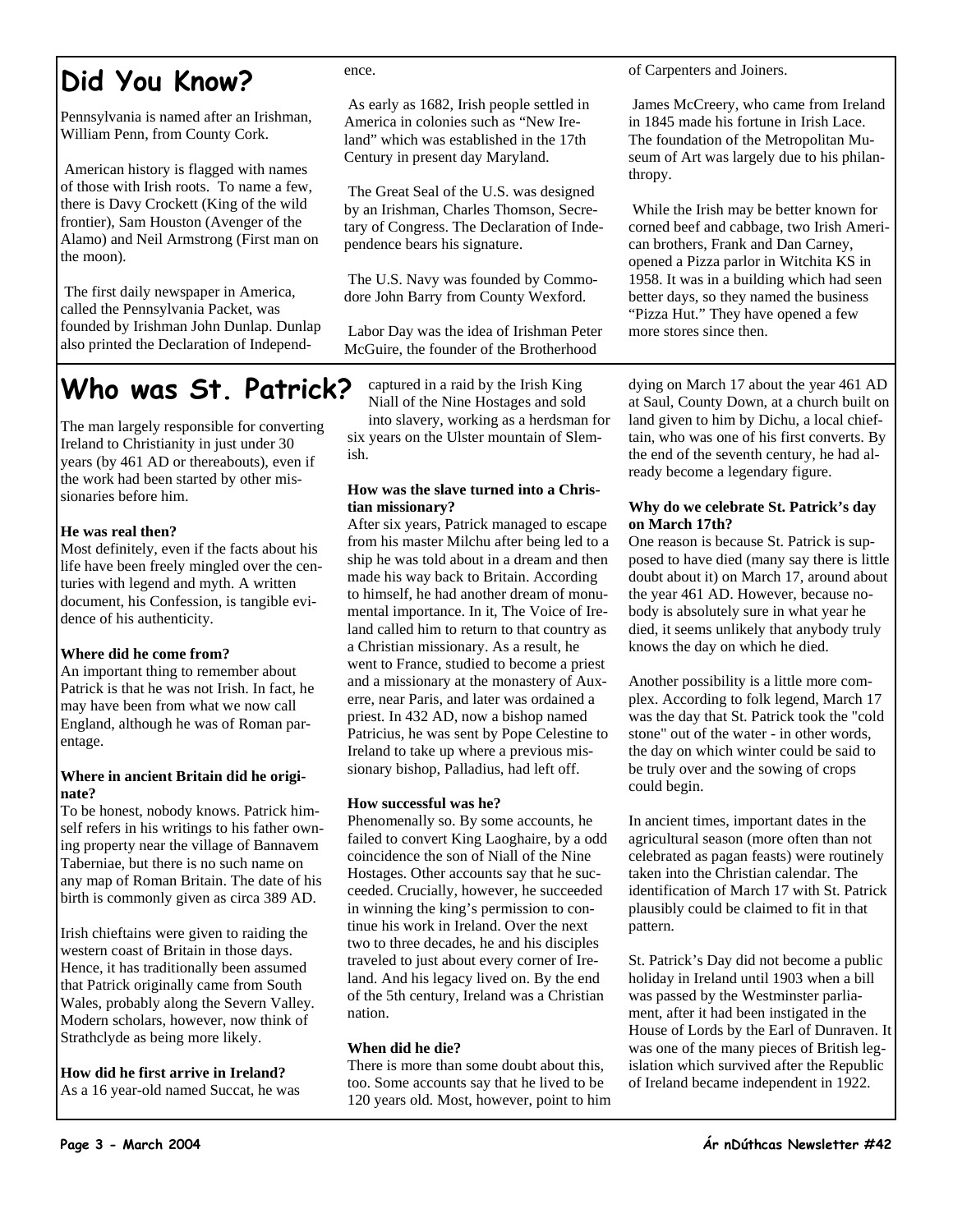## **The Shamrock**

Despite impressions to the contrary, the shamrock is not actually the official symbol of Ireland - that privilege rests with the Irish harp. However, the shamrock and the color green are, nonetheless, popularly identified with Ireland. That custom owes its origins to St. Patrick.

### **What is a shamrock?**

Shamrocks are commonly thought to only grow in Ireland and hence to be unique. Suggestions to the contrary have been known to provoke outrage. In the early days of Irish television, all hell broke loose when a man purporting to be a Rhodesian farmer claimed in an interview that he had acres of it growing on his land and was actually exporting it to Ireland! In their defense, the program's producers said that viewers had failed to understand it as a practical joke and spot the interviewer's wink into the camera at the end.

### **The reality?**

The reality is that shamrock is a form of clover - Trifolium repens, Trifolium pratense or more likely Trifolium dubium, to give its botanical pedigree - and only looks different from what one might expect because it is picked so early in spring. It is not unique to Ireland. Trofolium dubium is found from Scandinavia to the Caucasus and even in America.

**What's the connection with St.** 

**Patrick?** Legend has it that in attempting to explain the three-in-one principle of the Holy Trinity to the pagan King Laoghaire (pronounced Leary), St. Patrick found the threeleafed shamrock a convenient teaching aid. Four-leafed shamrocks obviously are discounted. They cause severe theological problems!

## **Legends Surrounding St. Patrick**

Separating fact from fiction in the story of St. Patrick can sometimes be tricky. But the legends more often than not speak for themselves.

St. Patrick is supposed to have driven the snakes from Ireland. Certainly, there are no snakes in Ireland. But neither are there any in New Zealand and there is no record of St. Patrick ever having visited there! Moreover, the Graeco-Roman writer Solinus recorded the fact that Ireland was snake-free a good two hundred years before St. Patrick was born!

One legend has it that Patrick, when he escaped from his youthful slavery in Ireland, went straight to France. Deciding to visit his uncle in Tours, he had to cross the River Loire. He had no obvious means of doing so, but he

found that his cape made an admirable raft. On reaching the other side, he hung his cape out to dry upon a hawthorn bush. Despite it being the middle of winter, the bush immedi-

ately burst into bloom. Fact: to this day, the hawthorn blooms in winter in the Loire Valley and St. Patrick has two feastdays there. One is on

March 17 and the other on Christmas Day.

It seems that Patrick, despite his saintliness, was not averse to bouts of temper. After a greedy man once denied him the use of a field to rest and graze his oxen, Patrick is said to have cursed the field, prophesying that nothing would grow on it from then on. Sure enough, that very day, the field was overrun by the sea and remained sandy and barren forevermore.

On the day that Patrick died, night never fell in Ulster nor did it for a further twelve days.

*"The great enemy of truth is very often not the lie, but the myth."*  John F. Kennedy

A blind man once came to Patrick seeking a cure. As he approached, he stumbled several times and fell over and was duly

laughed at by one of Patrick's companions. The blind man was cured. Patrick's companion, however, was blinded.

Before he died, an angel told Patrick that he should have two untamed oxen yoked to his funeral cart and that they should be left to decide where he should be buried. The oxen chose Downpatrick.

## **When Will You Visit Ireland?** | Ice Hockey in

Every year Ireland, with a population of 3.5 million, attracts more than 6 million visitors, more than half coming from Britain. The country's scenery is, in a word, stunning. Its beauty imbued with history and the stuff of legend. Every corner has its myth, every mountain its fantastic story. Even a short journey in Ireland allows you to follow the course of history - from ancient Neolithic dolmens to early Celtic crosses, from medieval monasteries to grand stately homes

with manicured gardens. History, myth and legend are interwoven to produce a unique cultural tapestry that is at once Ireland's past and its present.

You, too, can see it all first hand, during our 2005 Worldwide O'Dochartaigh Clann Association's Grand Reunion being held July 1 - 10, 2005.

(Note: You can find details about the reunion on our website www.odochartaigh.org)



Did the Irish invent Ice Hockey? Icebound Irish Fishermen supposedly alleviated the boredom by rolling up a pair of socks and knocking it around on the ice with their hurley sticks! The word "Puck" even has Gaelic origins. Ireland's first ice hockey team The Belfast Giants was established in recent years and is now renowned as the 2001-02 Super League Champions.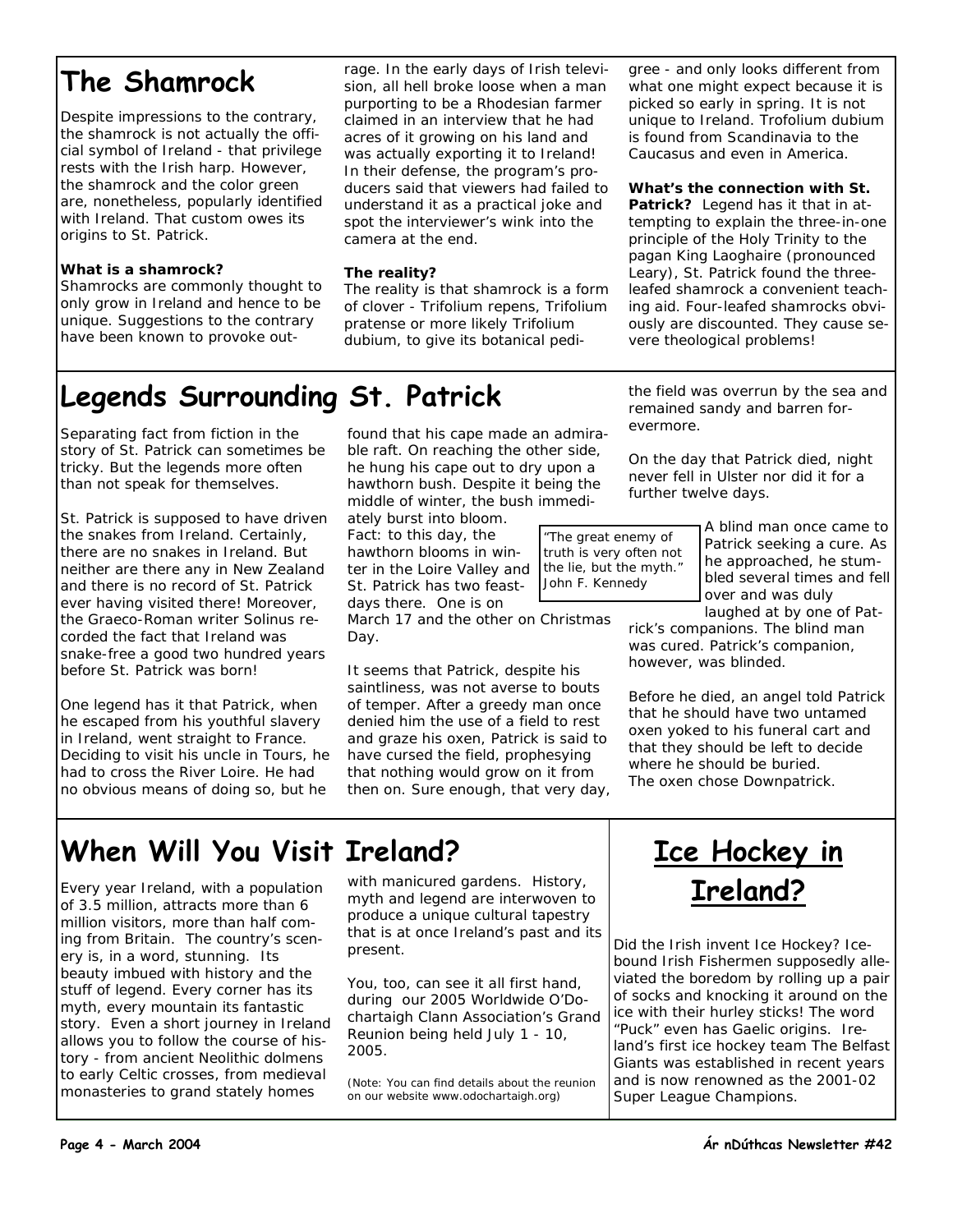### **Jeannie Doherty Bonner Remembered**

recognize your ancestors or if any in your family bear a resemblance to known Dohertys from

and all the ancestors. God bless and keep her. *(Submitted by Kathleen Gannon)*

my first trip to Ireland to meet my second cousin, Mary Doherty McLaughlin. Jeannie had a very clear mind and knew all the families in the area and was able to help several people who were tracing their roots in Malin Head. In 2000, fortunately I videotaped Jeannie talking and reminiscing about the area. She will be remembered for her quick mind and witty sense of humor. I have no doubt that she is united with all her brothers and sisters

"This will be a great chance to socialize, one-on-one, with some of the Main Head residences," adds Kathi Gannon. "If anyone has an interest in attending this kind of event, please email me at gannonks@aol.com (subject line of your email: social mixer 2005). I would like to get an idea of who would attend in order to schedule where and when to hold this event. Mary and I want this to be very informal with light refreshments being served and lots of craic (Irish for "talking"). Due to the advanced age of some of the people who we have asked to participate, we will probably schedule it for an afternoon and one that is free of

the area.

Jeannie was the eighth of ten children born to Patrick and Mary Ann Doherty. Patrick's parents were Patrick and Rose Doherty, the original Pat "Mor".

Jeannie's father Patrick and my great-grandfather Daniel (Dougherty) were brothers. Jeannie was born on August 14, 1908, married Bernard Bonner on November 30, 1926, and lived her whole life in Malin Head, County Donegal, Ireland.

She and her sister, Lizzie Ward, were my main points of contact in completing my family history. I met them in 1986 when I made

**Irish Hospitality** 

There is a "Social Mixer" being planned for the 2005 Reunion and open to interested reunion attendees. It will be hosted by Kathleen S. Gannon of Delaware & Pennsylvania Doughertys and Mary Doherty McLaughlin of Malin Head, Co. Donegal, Ireland. The date, time, and specific location is yet to be worked out, but it will be most definitely in the Malin Head area.

This social is being planned to have you meet with several of the Doherty elders in the Malin Head area to discuss their family genealogy.

Kathi and Mary has asked that you PLEASE BRING OLD FAMILY PHOTOGRAPHS (preferably copies) and your FAMILY GROUP SHEETS to see if these elders

**This exciting email just received:** 

*"Please put me on your mailing list. I am so very pleased to see aspects of my heritage. I love it and feel that I am beginning a new journey to find out about my past. This is fantastic! I will be joining as a paying member just as soon as I can. Thank you!"* Penny L Dougherty-Reeves

any official events."

#### **You, too, can contact us:**

*"Send us your comments, questions and ideas by mail to the 'return-address' on the back of this newsletter, or by posting them on our website www.odochartaigh.org, or by sending an email to me (Cameron Dougherty) at odochartaigh@sbcglobal.net. They are very helpful and very appreciated."*



Jeannie Doherty Bonner of Malin Head, Inishowen died at the age 96.

### *Jeannie Doherty Bonner*

*The death of Jeannie Bonner of Northtown, Malin Head has took place on Saturday, 8th February. Jeannie was aged ninety-six years, and was the oldest woman in the area. She was the last of the older generation Doherty (Paddy Mor) family from Middletown, Malin Head. She was pre-deceased by her husband, Barney, twenty-eight years ago. Jeannie had moved down to the Coastguard Station some years ago, where she was cared for by her nephew Jimmy Ward and his wife, Annie Jo. Requiem Mass was celebrated by Fr. Peter Deeney in the Star of the Sea Church, Malin Head. Interment took place at Lagg Cemetery. Deepest sympathy is extended to her nieces and nephews: Jimmy and Annie Jo Ward, Coastguard Station; Paddy and Margaret Doherty, Middletown; James and Breege Doherty, Middletown; Madge and Philip Doherty, Slieveban; Nellie Stevens, Slieveban; Mary and Mickey McLaughlin, Ballyheeney; and nieces and nephews in Ballyliffin, Urris, Buncrana, England and America.* 

*"The Irish Times"*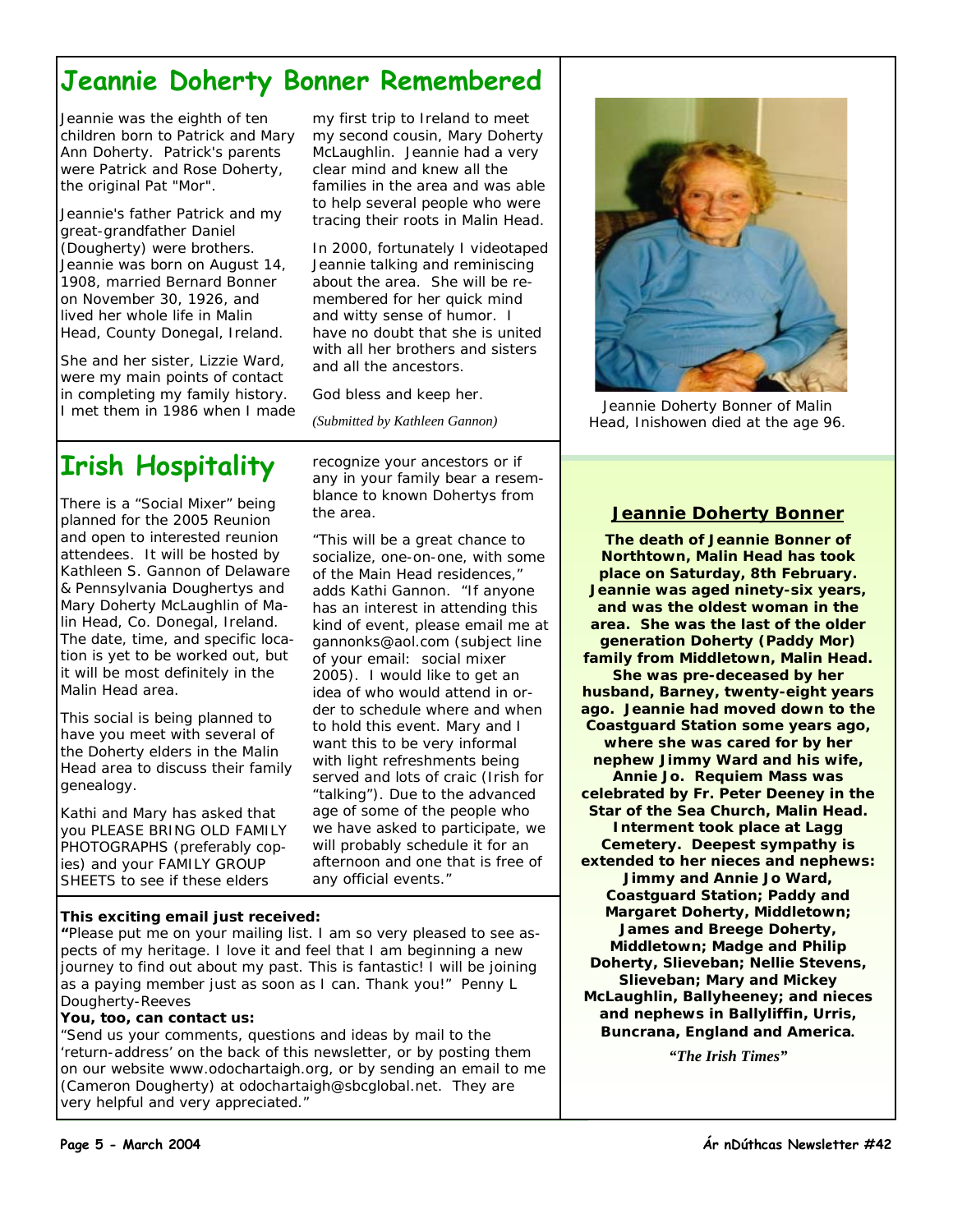## **John Doherty**

**John Doherty** was born in Inishowen, County Donegal in 1798. He received very little formal education and at the age of ten went to work at the Buncrana cotton mill. Later he moved to Larne near Belfast where he found work as a cotton spinner. At the age of eighteen Doherty left Ireland to seek better pay and conditions in England.

In 1816 Doherty found work in a textile factory in Manchester. Doherty joined the Manchester Spinners' Union and in 1818 took part in a strike for higher wages. During the strike Doherty was arrested while picketing and charged with assault. He was found guilty and sentenced to two years' hard labor. Doherty, who was completely innocent of the charge, was radicalized by this experience. After he was released from Lancaster Castle in 1821 he became involved in a wide variety of different political campaigns. This included attempts to repeal the Combination Acts and the Corn Laws. Doherty also became friendly with Henry Hunt and the two men often spoke at several meetings demanding universal suffrage.

John Doherty, who married Laura, a milliner, in 1821, continued to work in the textile industry in Manchester. In 1828 he stood for the post as leader of the Manchester Spinners' Union. Doherty's radical political views and his Irish Catholicism meant that he was unpopular with some of the workers but he still managed to win the election. Doherty was a passionate opponent of child labor and persuaded his union to campaign for factory reform. In 1828 Doherty was the main figure behind the formation of the Society for the Protection of Children Employed in Cotton Factories. Doherty's organization attempted to secure enforcement of existing legislation and the enactment of new factory laws. The organization continued until 1831 when it changed its name to the Manchester Short Time Committee.

In April 1829 textile factory owners began imposing wage reductions on their workers. In an attempt to persuade the employers to change their minds, members of the Manchester Spinners's Union went on strike. The strike lasted for six months but in October the spinners, facing starvation, were forced to accept the lower wages being offered by the factory owners.

John Doherty realized that it was very difficult for local unions to win industrial disputes so he organized a meeting of spinners from all over Britain. The result of the meeting was the formation of the Grand General Union of Operative Spinners of the United Kingdom. A few weeks later, Doherty called a meeting of Manchester trade unionists and it was decided to form a General Union of Trades. The purpose of the organization was to give support to fellow trade unionists involved in industrial disputes. In March, 1830, the organization started publication of the *United Trades' Cooperative Journal*. Doherty, who was editor, attempted to use the journal as a means of communicating information to fellow trade unionists. The government was worried about this new development and in October, 1830 forced Doherty to stop publishing the journal.

Doherty's next venture was the formation of the National Association for the Protection of Labor. Within a few months twenty different trades joined Doherty's organization. At first it mainly involved workers from Lancashire, but by the end of 1830 it spread to the Midlands and Staffordshire and had a membership of over 100,000 people.

In March 1832 Doherty opened a small print shop and bookstore in Manchester. The following year he expanded the business by including a coffee-house, where ninety-six newspapers, including Doherty's own *Voice of the People*, could be read. Rev. Gilpin, a local clergyman objected to some of the articles included in the newspaper and as a result Doherty was sent to prison again in 1832.

After Doherty was released from prison he joined Richard Oastler and Michael Sadler in their campaign for the Ten Hours Bill. Doherty helped form the Manchester Short Time Committee and began publishing a new journal, *The Poor Man's Advocate*. In 1832 Doherty published a book on the factory experiences of Robert Blincoe.

Disappointed by the 1833 Factory Act, Doherty joined Robert Owen and John Fielden to form the Society for Promoting National Regeneration. The main objective of the organization was an eight-hour day for all workers. In 1839 John Doherty met Frances Trollope and provided her with a considerable amount of information that later appeared in her novel "Michael Armstrong: Factory Boy." John Doherty continued to work for social and political reform until his death on the 14th of April, 1854.

#### **John Doherty, speech in Jan. 1831:**

*"Fellow Workers. The fearful change, which the workings of the last few years have produced in the condition of every class of laborer, summons you to a serious investigation of the cause. Your power as regards the operations of society is omnipotent. You are the great lever by which everything is effected. Let British operatives become firm and united and their unanimous voice of complaint will command respect."* 

#### **"***What I Remember***" by Thomas Adolphus Trollope :**

*"Nearly all of them, men a little raised above the position of the factory hands, to the righting of whose wrongs they devoted their lives. They had been at some period of their lives, in almost every case, factory workers themselves, but had by various circumstances, native talent, industry and energy managed to raise themselves out of the slough of despond in which their fellows were overwhelmed. John Doherty came to dine but his excitement in talking was so great and continuous that he could eat next to nothing."* 

## **Do You Know Your Irish?**

### **Boycott**

In the 19th Century, the Irish peasantry rented their land from English landlords. The estates were normally run by an agent/overseer. One of the most cruel was a man called Captain Boycott who was responsible for evicting many people. He became so notorious that the entire population refused to have any dealings with him or his family. He was totally ostracized. So the word 'boycott' was born.

**By Hook or By Crook** 

Have you ever done something "by hook or by

crook" (meaning by any way possible)? Well, when Oliver Cromwell landed in Ireland in 1649 to suppress a rebellion, his target was Waterford. On the east shore of the Waterford estuary is Hook Head and the western shore is Crook, a small village, and he vowed to take Waterford "by hook or by crook."

### **Hooligans**

An Irish family called "Houlighan" lived

in London in the 1800's and had a reputation for noisy trouble-making. The English, not realizing that in the Irish, a "g" followed by an "h" is silent, dubbed the ruffians "Hooligans," and the name stuck.

### **ORDER YOUR CLAN MERCHANDISE**

*Go to: www.odochartaigh.org*  **We have better clan merchandise than anyone– that's a guarantee!**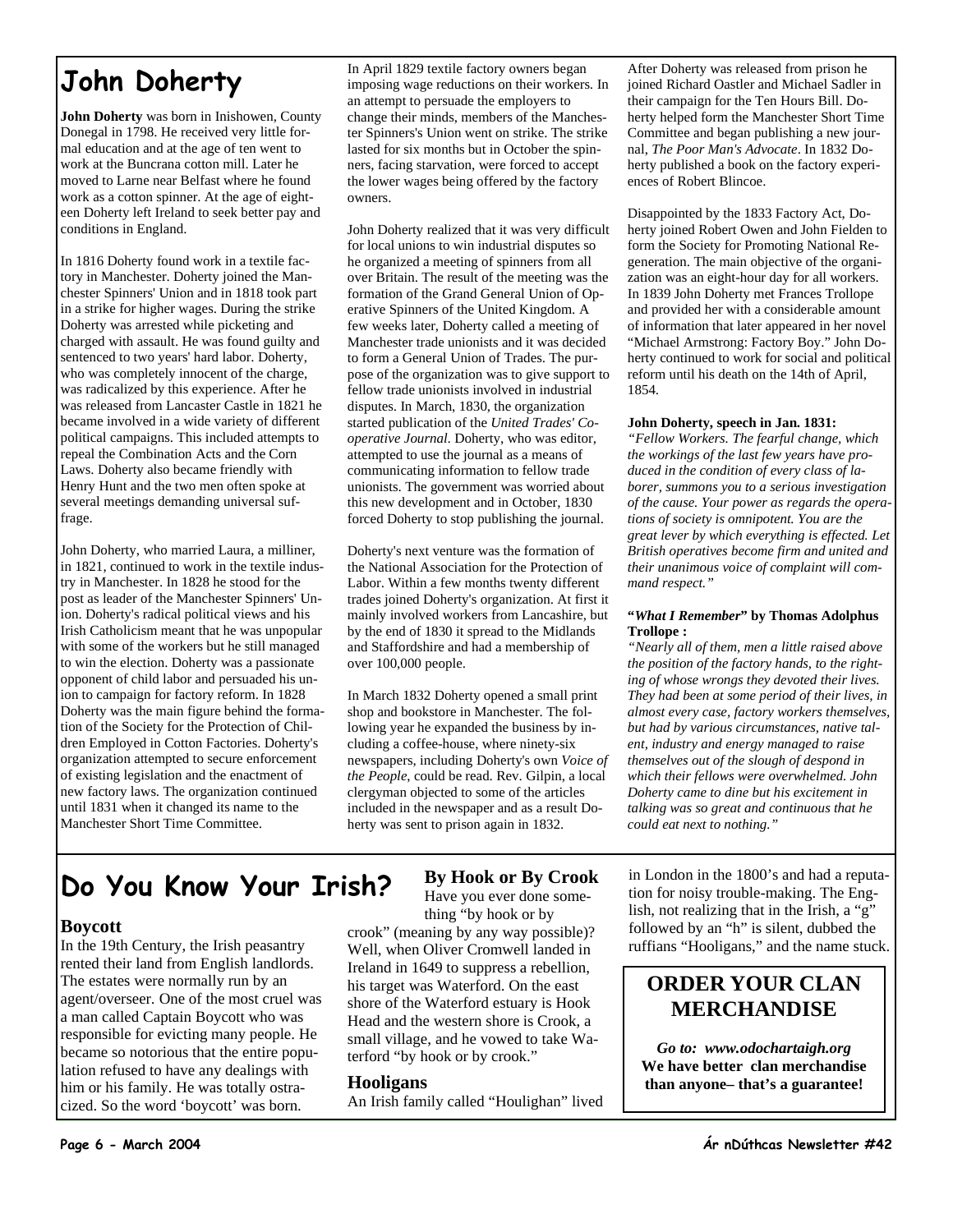### **The Historical Section**

## **Ancient Territories of Ireland**

**The following ancient territories, which were in existence from the earliest times, are mentioned frequently in the consideration of particular surnames.** 

**Anaghaile (Annaly):** This comprised Longford. This was the territory of the ó Fearghail and the ó Cuinn.

**Breifne (Breffny):** This comprised Cavan and western Leitrim. This was the territory of the ó Raghallaigh.

**Corcu Lóighdhe:** This comprised south west Cork. This was the territory of the ó Ceallaigh and the ó Ceallacháin.

**Dál Riada:** This comprised north Antrim. The ó Loingsigh were driven from here after the Cambro Norman invasion.

**Déise (Decies):** This comprised west Waterford.

Deas Mhumhan (Desmond): This comprised part of Cork and Kerry. The ó Súilleabháin established themselves in the west of Desmond. The Mac Carthaigh were Kings of Desmond.

**Iar Connacht:** This comprised mainly Connemara.

**Muscraidhe (Muskerry):** This comprised central and north west Cork.

**Orghialla (Oriel):** This comprised Armagh, Monaghan and parts of south Down, Louth and Fermanagh.

**Ur Mhumhan (Ormond):** This comprised part of Kilkenny and north Tipperary. The ó Cinnéide became Lords of Ormond after being driven out of Clare.

**Tir Chonaill:** This comprised west Donegal. This was the territory of the **ó Dochartaigh**, ó Domhnaill, ó Baoighill, and ó Gallchobhair. As the Mac Lochlainn declined in power the **ó Dochartaigh**, a leading sept of the Cineál Chonaill, became rulers of Inishowen.

**Tir Eoghain:** This comprised Tyrone and the barony of Loughshinlon in Derry. This was the territory of the ó Néill and Mac Lochlainn. The original territory was Inis Eoghain. The chief sept of which was the Mac Lochlainn.

**Thuas Mhumhan (Thomand):** This comprised Clare and Limerick. This was the territory of the Dál gCais septs such as ó Briain.

**Uí Mhaine:** This comprised parts of Galway, Mayo and Roscommon. This had been the territory ó Muireadhaigh.

## **Helpful Glossary**

**Barony:** A territorial division imposed on Ireland by the Normans. Sometimes co-extensive with, or composed of a number of the ancient Gaelic Tuath. There are 273 baronies and from the sixteenth century they were used as an administrative unit.

**Brian Bóirmhe**: High-king of Ireland lived from 926 to 1014. He reigned from 1002 until his death after the Battle of Clontarf. He was chief of the Dál gCais of Thuas Mhumhan (Thomond).

**Cambro-Normans**: Those Normans who having settled in Wales accepted the invitation of Diarmuid MacMurchadha to come to Ireland. In the course of time, it was stated that their descendants became more Irish than the Irish themselves (Hiberniores Hibernicis ipsis).

**Clann**: A large tribal association or league in Gaelic society which bore the name of a common ancestor. The septs later emerged out of the clanns.

**County**: Ireland began to be shired by

the English government from the thirteenth century, and the process ended with Wicklow in 1606. These became the principal and largest administrative units of local government.

**Diocese**: These are administrative divisions of the Church, presided over by a Bishop. Many of these boundaries date from the twelfth century, and reflect secular boundaries of that time.

**Erenagh (aircinnech):** The head of a church or abbey, who was a lay lord and whose family held such office for generations.

**Galloglass**: Mercenary soldiers, usually from Scotland.

**Niall Naoi-Ghiallach**: The historical high king of Tara who may have died around 454. It was said that he held hostages from each of the five provinces, as well as from the Scots, the Saxons, the Britons, and the Franks (hence he is known as "Niall of the Nine Hostages".). **The O'Dochartaighs are decendants of Niall through his son Chonaill (Conall)**, as were the O'Donnels, and originated from Tir Chonaill (land of Conall). The

McLaughlins and the O'Neills were decendants of his son Eoghan (Owen) and originated from Inishowen (island of Owen). His descendants were the most powerful clans for 600 years.

**The Pale:** The area around Dublin under control of the English government. It varied in extent through time.

Parish: An area over which a local church exercised jurisdiction. Churches may have been administered by particular families. There are 2,445 civil parishes in total.

**Plantation:** Beginning in the sixteenth century parts of Ireland were settled with English and later Scots settlers.

**Sept:** The extended family unit in Gaelic society, which adopted and bore a hereditary surname based upon the personal name of a common ancestor, and who occupied the same territory. Strictly speaking, we are a sept, not a clann.

**Townland:** The smallest administrative division which relate to ancient Gaelic divisions. There are approximately 62,000 townlands.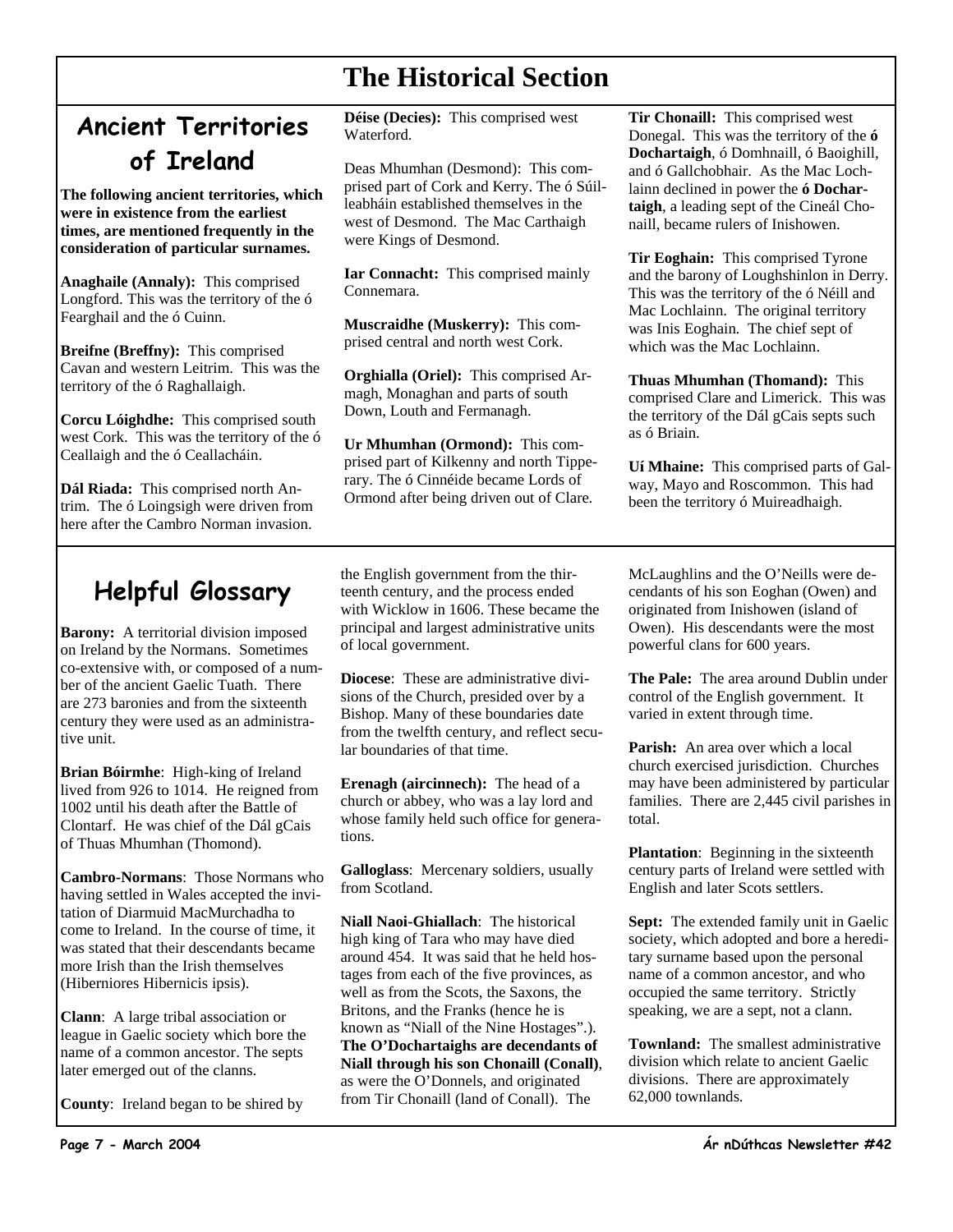### **Whitecastle Quest By Gillian Hakli**

Many readers visited Whitecastle House on the East Inishowen Historical Tour during the 2000 Reunion, and I have heard how much you enjoyed visiting the House and meeting the Doherty cousins - Albert and Billy, and Billy's sister Joy. Billy owns Whitecastle House but lives in a spacious modern bungalow on the other side of the road. Joy lives in Whitecastle and keeps it in tip top condition for its visitors. Albert runs a farm, Primrose Villa, a bit further up the road to Moville.

I was unable to visit Whitecastle during the 2000 reunion, but what follows is the story of how I fortuitously stayed at Whitecastle House on three other occasions.

By way of background I should say that although born in Egypt and now living in Finland, I am the daughter of a very British army officer with the very Irish name of Terence O'Cahir Doherty. Until I exchanged my surname Doherty for my Finnish surname of Hakli, I had never given the name too much thought other than to bemoan the difficulty of ever getting it spelled or pronounced correctly. Our father never spoke of Ireland, nor of any possible contacts or relatives there. Oddly enough, he even took us all to live in Ireland (mainly in County Wexford) for three years after the war, but he never went near Donegal. His father, Rev. Edward John Doherty, died long before I was born and I barely knew my grandmother, who was English anyhow. There was no family 'folklore,' other than a vague reference to a castle somewhere in Ireland, and a small handdrawn map of Inishowen hanging on the wall of our sitting room at home. The only thing I knew for sure was that my grandfather was a Church of England clergyman, whereas we were Catholics. Terence had converted some time in the late 1920s.

Over the years, my curiosity about how much of me might actually be Irish grew steadily. And so it was that, in June 1997, my brother Patrick, his wife Brenda, my husband Aulis and I decided to have a holiday in Ireland and, in the course of it, see if we could find out something about our Irish heritage. We knew that Donegal is Doherty country and, remembering the map of Inishowen now in Patrick's possession, we headed that way. We rented a cottage in Moville for a week and, while there, visited the Doherty Genealogical Centre on Inch Island, as that seemed a likely place to start. We received the warmest of welcomes from Paddy O'Dougherty, clan herald and head of the Centre, and scoured his records to no avail. This came as no surprise as we didn't even know where or when our grandfather was born, and

his name, Edward John Doherty, was quite common. We had few clues to give Paddy as to which of the many bearers of that name might be our grandparent.

We left Ireland, none the wiser, but all the more determined. On returning to Finland, where I have been living since 1961, I gave priority to uncovering where and when grandfather Edward was born. Never having done any genealogical research, I hadn't the least idea how to go about it, so I started writing letters. My first letter was to the Vicar at Felsted, a picturesque village in the county of Essex, the only place where I knew for sure that Rev. Edward had once been vicar. Terence had taken me there once and showed me the house where he'd lived as a boy. Unfortunately, the reason he was visiting was to attend the Old Boys' Reunion at Felsted School, where he'd been a pupil - not to tell me about his father.

As it turned out, the current Vicar had no information other than the dates of Edward's incumbency at Felsted, but he suggested that I get in touch with the Church of England Record Centre, which I did. This was an excellent suggestion, as a very helpful reply included an excerpt from Venn's Alumni Cantabrigiensis (1944) - a record of students at Cambridge University, England, over the years. From that I discovered that Edward was born at Longfield, Kent, on Sept. 3, 1854, and that he was the son of a farmer and a graduate of St John's College, Cambridge. Now I knew that my grandfather had been born in England, not Ireland. The excerpt also gave the date of his ordination and listed the parishes where he had served. As recommended by my helpful contact at the Church of England Record Centre, I next wrote to The Centre for Kentish Studies asking about the Doherty family in Kent, and to The Cheshire Record Office asking for copies of Edward's ordination papers.

In the meantime, I found St John's College, Cambridge, on the Internet and e-mailed the archivist, who sent me a small slip of paper of far greater interest than anything I'd dared to hope. It told me that Edward's father, John Doherty, was born in "Whitecastle, Londonderry" and that his mother's first name was Elizabeth. Now I knew my great-grandfather's name, and that it was he who had come from Ireland. Interesting enough, Whitecastle was a place we had gone through several times while staying in Moville in 1997. Little had we known then that we were travelling over "hallowed ground."

Soon after, The Centre for Kentish Studies advised (incorrectly as it turned out) that Edward was one of seven children. They also sent the 1851 census for Longfield, which gave the ages of John and Elizabeth at the time of the census; the names and ages of the four children

born by that time; the name and size of their farm; and the names, ages and occupations of their servants and labourers.

My next breakthrough came when the Cheshire Record Office sent me what they modestly referred to as "a bundle of testimonials and certificates" linked to Edward's ordination. In the bundle was his birth certificate, which gave his date and place of birth, and the maiden name of his mother, Blunden. Yet another paper showed that he was baptised at the Wesleyan Chapel, Gravesend, Kent. That was quite a surprise - a Methodist who became a Church of England clergyman.

All this time I'd been in regular e-mail contact with Paddy of Inch, passing on items of interest as I acquired them, but there were simply too many Edward and John Dohertys for him to pin us down. The name Blunden, though, changed everything. That enabled him to pick out our John Doherty from all the others. Accordingly, he allocated us to the Whitecastle Doherty sept, telling us that Edward was in fact the seventh of John's 11 children. The time had come to go back to Inch Island to look at Paddy's records with a fresh eye and also to see from where greatgrandfather John hailed. Paddy contacted Albert and Billy Doherty, two secondcousins (my  $3<sup>rd</sup>$  cousins-once removed) still living at Whitecastle, to arrange a meeting. Our common ancestor is John's father, Charles, who was the cousins' great-greatgreat-grandfather and my great-greatgrandfather. Both Albert and Billy are farmers and, like the majority of Whitecastle Dohertys, are Methodists. It would seem that Charles's parents converted from Catholicism in the early or mid-1800s.

I arrived at Inch in January 1998, almost six months to a day since I'd written to the Vicar at Felsted. I immediately fell under the spell of the venerable old house where I was to spend the next week or so. The very next day, Paddy drove me over to Whitecastle through pouring rain and howling wind to meet the first of my new relatives, Albert Doherty, of Primrose Villa - a sturdy farmhouse far from the cute image conjured up by the name. We were welcomed by Albert's wife, Joan, and three of their four grown-up children - Mervyn, Marilda and Sandra; the fourth, George, was working in England. Albert wasn't home because his sheep were lambing, and he was up in the hills (in that weather!) acting as midwife. But Albert arrived eventually together with Allison, his youngest brother who helps on the farm, and we all sat down to the delicious dinner cooked by Joan to celebrate the occasion. When dinner was over, we gathered round a blazing turf fire to look at photos and exchange stories.

(To be continued in our next newsletter.)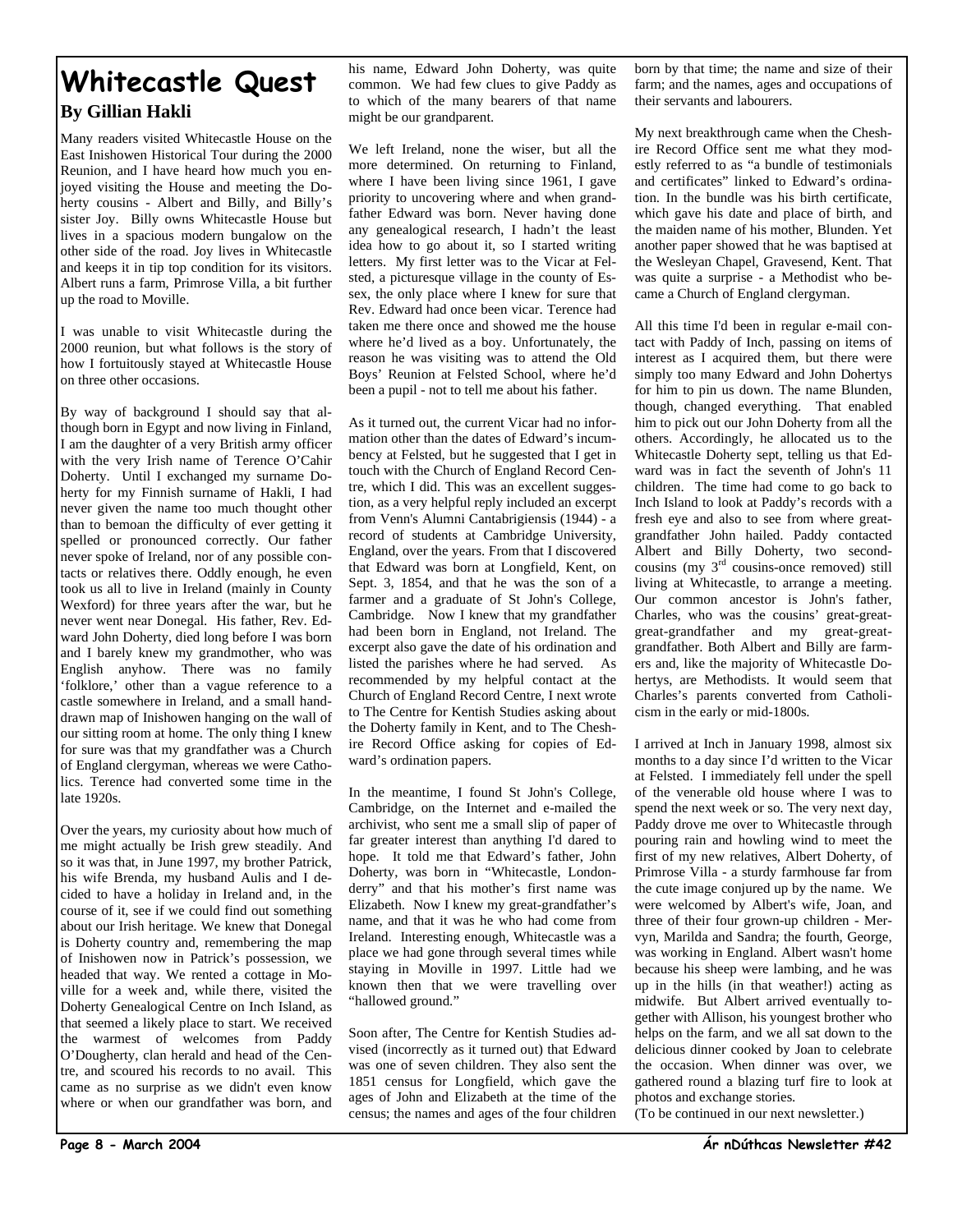## **Irish Emigration before THE FAMINE**

The great flood of emigration, which was permanently to alter the character of Ireland, began in the early decades of the nineteenth century. Although many other factors contributed to it, the fundamental cause was population growth. At the start of the eighteenth century, the most reliable estimates put the total population of Ireland at around two million. By 1754, this had risen to only 2.3 million (a tiny rate of growth by contemporary standards) due to poverty, disease and Ulster emigration. By 1800, the number was between 4.5 and 5.0 million; in the 1821 census it was recorded as 6.8 million; by 1841 it was 8,1 million. This increase was largely concentrated in the period from about 1780 to 1830, and overwhelmingly affected the poorest laboring classes.

What caused such rapid growth is still a matter of controversy, but at least some of the reasons are clear: traditionally, the marriage age was relatively low, which led to very large families; and the subdivision of holdings, enforced by the Penal Laws, permitted increasing numbers to marry and stay on the land, albeit at the cost of increasingly poorer standards of living.

It seems clear as well that the relative prosperity brought about by rising prices during the period of the Napoleonic wars, from 1790 to 1814, encouraged early marriage, lowered infant mortality and made it possible for more people to exist on smaller holdings. At any rate, the stark fact is that over seventy or so years, the population of the country almost quadrupled. Since the vast majority was already living in the most abject poverty even before this increase, a disaster was clearly in the making.

In the aftermath of the Napoleonic wars, from 1814, there was an immediate and dramatic economic slump. Prices fell dramatically; major industries collapsed; investment and growth stagnate; and unemployment and destitution became widespread. This depression lasted for almost two decades, and was accompanied by a series of natural catastrophes. In 1816- 1818 bad weather destroyed grain and potato crops, and smallpox and typhus killed over 50,000 people.

The potato failed again in Munster in 1821, and people starved to death in counties Cork and Clare. After further crop failures in 1825-30, famine was averted only by the import of large amounts of

Indian meal from America, but in 1832 "stark famine" struck Munster and South Leinster. Throughout the early 1830s, cholera repeatedly ravaged the poorest classes and, in the decade as a whole, the potato crop failed on a local level in eight out of the ten years. 1838 saw a savage winter, and "on the night of the big wind," snow buried the cottages and cattle froze to death in the fields. Finally, in 1840-1844, the potato crops partly failed three more times. No wonder that the Irish felt God had abandoned them. "There is a Destruction Approaching to Ireland," wrote one emigrant, "their time is nearly at an end".

From 1814, the shipping lanes to North America, which had been closed by the war, were re-opened and mass emigration re-started. In 1815-16 alone, over 20,000 Irish crossed from Ireland to North America. At first, the pattern was very similar to the earlier migrations. About two-thirds of those leaving in the years 1815-1819 were from Ulster and many were people in the class above the very poorest - artisans, shopkeepers, "strong" farmers, professionals, more often than not traveling in family groups.

Because British legislation discriminated against United States shipping, it kept the cost of passage prohibitively high for families. For the same reason, most of these emigrants went to British North America rather than the U.S. by traveling in returning Canadian timber ships. The vast majority pushed south from Canada to the United States, where they had family or community links, although increasing numbers now began to stay in the rapidly expanding Canada, often encouraged by government grants of land.

Over the course of the next two decades, as economic depression and natural disasters took their toll, the character of emigration began to change. Despite the continuing high fares, more and more of those leaving were from the laboring classes, the poorest; somehow they managed prices for the passage ranging from £4 to £10 per person. Similarly, the religious make-up of those leaving Ireland was changing. More and more Catholics now were leaving. Some were assisted by such schemes as the one briefly implemented by the British government in 1823-25, which provided free passage and land grants to over 2,500 Catholic



smallholders, primarily from the Mallow and Fermoy districts of North Cork. The biggest single spur to such emigration, however, came in 1827, when the government repealed all restrictions on emigration. *(continued on page 10)*

**PRE-1790** 

1790-1820

300,000

300,000

100,000

100,000

75,000

85,000

50,000

45,000

40,000 25,000

25,000

3,000,000

2,800,000

000,000

000,000

750.000

230,000  $50,00$ 

African

**English** 

German

Scottish

African

English

French

Scotch-Irish

1820-188

German Empire

**Ireland** 

Britain

Austro

Canad

China

Scotch-Irish

2 Million

Millio

2 Million

Millio

2 Millio

**Million**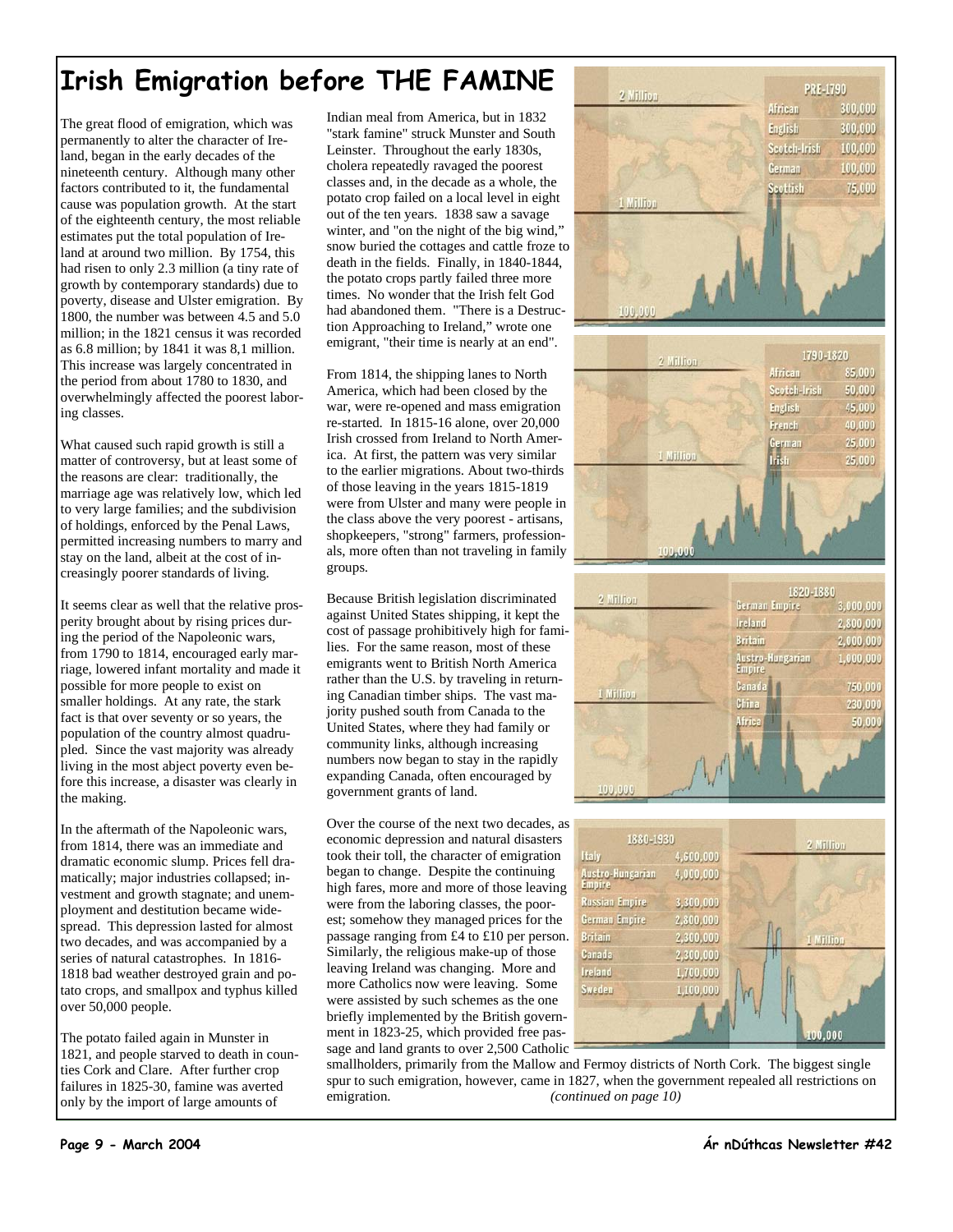## **Irish Emigration before THE FAMINE (continued)**

Between 1828 and 1837 almost 400,000 Irish people left for North America.

Up to 1832, about half of the emigrants still came from Ulster, but after that date the three southern provinces contributed the majority of emigrants. From then on, although a steady stream of Northern Protestants continued to emigrate, encouraged by the established Scots-Irish community, their proportion of total emigration was in continuous decline.

Up to the 1830s, the favored route for the emigrants was still to Canada, and from there to the United States. The majority of departures were from Irish ports, with **Belfast, Derry and Dublin** being the most important. However, over the 1830s, as trade increased between Liverpool and the U.S., the cost of the direct journey dropped, and increasing numbers crossed to Liverpool and from there made their way to New York, Boston and Philadelphia.

For the very poorest, Britain became the final destination; those who could not afford even the lowest fares across the Atlantic paid the few pence for deck passage across the Irish Sea. Conditions on such crossings were appalling. Deck passengers had a lower priority than baggage or livestock, and up to 2000 people could be crowded onto an open deck in all weather, clinging to each other to avoid being

#### washed overboard.

In 1830-35, 200,000 Irish people made such crossings and by 1841, over 400,000 lived permanently in Britain, mostly in the largest cities, Glasgow, London, Manchester and Liverpool.

Between 1838 and 1844, the patterns were set which would make possible the massive Famine and post-Famine departures. Large numbers of Southern Catholic Irish left from all areas of the country, establishing both an example for the future and a community of sorts which could absorb new arrivals. The Liverpool-New York route had become routine and relatively cheap. Although Ulster emigration continued, more emigrants now took ship at Cork than at Belfast, and large numbers also left from such ports as Limerick and Sligo.

Many of those disembarking at Canadian and American ports are described as desperately poor, but in fact, even at this stage, the majority of those leaving did not come from the very poorest classes. Even in the 1840s, officials and landlords continued to complain that those who were going were the "better sort." As one Protestant clergyman put it, "the young, the enterprising and the industrious leave us, while the old, the idle and indolent portions, the dregs, stay with us."

The old attitudes to emigration changed slowly

### **Donegal County**

**Donegal County is in the Province of Ulster and is the home to the O'Dochartaighs.**

The Name Donegal originates from the Irish Dun na nGall which translates into 'The Fort of Foreigners' (Norman/English). The original name was Tir Chonaill, but Queen Elizabeth favored the more English sounding Donegal and had it changed.

**Total Population:** 130,000 **Growth Rate:** 1.5% since 1991 **County Capital:** Lifford **Largest Town:** Letterkenny **Main Towns:** Carndonagh, Buncrana, Moville, Letterkenny, Ballybofey, Ballyshannon, Bundoran, Lifford, Dungloe, Donegal Town. **Highest Point:** Mount Errigal (752 m) **Main Rivers:** Swilly and Finn Location: Maritime location on the North West Sea Board of the Country. **County Size:** 1,876 sq. Miles (4th Largest County In Ireland) **Main Lakes:** Lough Eske, Lough Derg, Lough

Foyle, Lough Swilly. **Main Bays:** White Strand, Trawbreaga, Mulroy, Gweedore, Inishfree, Rosses, Gweebarra, Loughros More, McSwyne's, Inver, Donegal.

**Main Islands:** Rathlin O'Birne, Inishfree Upper, Aran, Owey, Gola, Inishbofin, Inishdooey, Inishbeg, Tory, Aughnish, Cruit, Island Roy.

**Prehistory:** Donegal has numerous historical sites including dolmens, soutteraines and 40 Bronze Age cairns. The most famous of these sites is the Griannan of Aileach, an ancient fortress and sun temple.

**Early Christian:** Donegal's early christian history centres around St. Column Cille who gave his name to Glencolumcille and founded Derry.

**Medieval:** Donegal played an active role in the history of Ulster up until 1921. The O'Donnells and the O'Dohertys ruled the area during medieval times with the inaccesability of Donegal's highlands helping to preserve its in the years leading up to the Famine. At first, the old, negative view persisted. In the years after the end of the Napoleonic wars, according to a Dublin newspaper, "the native Irish" still held "a vehement and, in many instances, an absurd attachment to the soil on which they were born." This traditional hostility to emigration was strongest in those areas of the country where the old Gaelic traditions survived, on the Western coast and in remote mountainous regions, that were densely populated and suffering the greatest poverty.

For these people, emigration was still banishment, still the greatest evil next to death. Even here, however, as the deprivations of the 1820s and 1830s deepened, some emigration occurred, although the great exodus from these areas did not come until the 1880s. In other, more Anglicized districts of the country, emigrants' letters often painted an unrealistically bright picture of the life which awaited their friends and relatives across the Atlantic and, as more and more people left, the prospect of uprooting and moving became less unknown and threatening. Even for those who thought of emigration as escape from economic and social oppression, however, there were severe cultural, social and even psychological problems; the rupture with the still powerfully influential traditions of extended community and family remained extremely painful for all who left.

www.monklands.co.uk/genealogy/index.htm

Gaelic culture and language. It was the last county to be taken over by the English. **Cahir O'Doherty was the last chieftan in Ireland**  to be defeated in 1608, shortly after most of Donegal's chieftans fled to Europe in 1607.

**Areas of Historical Interest:** 1) The High Cross at Carndonagh, believed to be the oldest in Ireland. 2) O'Doherty Castle built in Buncrana in 1718. 3) The Flight of the Earls Center in Rathmullan. 4) The Griannan Of Aileach dating back to the 5th century. 5) Dunree Fort built to counter the threat of a French invasion in the 1790's.

The oldest rock in Ireland (1,700 million years) is found in Donegal on the island of Inishtrahull.

Donegal's coastline includes the highest sea cliffs in Europe at Slieve League. Donegal also holds more than a quarter of the entire sandy coast of all of the Irish counties. The coastal system is home to many unique natural habitats and ecological systems. Ireland's most northerly point, Malin Head is located in Donegal.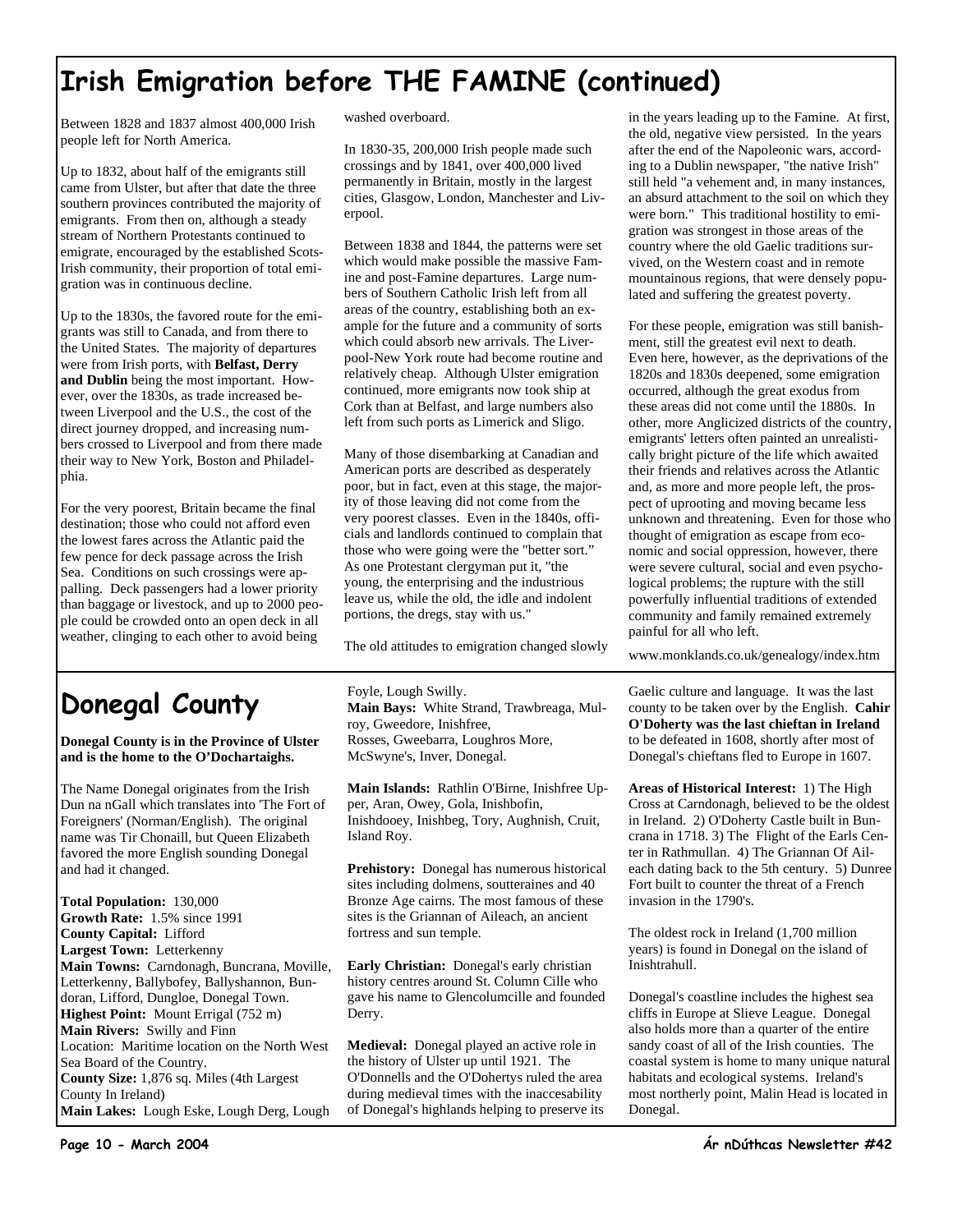## Adventures in Ireland (conclusion) within the area of the

#### By Donna Hart

#### *(continued from newsletters #40 and #41)*

After we left Newgrange, we saw signs for the Hill of Tara and headed in that direction. When you see the Tara site from above, you can tell that it involves two main mounds, each encircled by two ditches, with one much larger circular ditch surrounding the whole site. In addition, there is a whole complex of perhaps a dozen mounds. When you are actually walking over the site, however, you are just impressed by having to walk up and down, and up and down, and up and down a whole series of steep inclines and declines. Our walking was somewhat precarious, given all the rain that day. The focal point of the site is the phallic-looking "Stone of Destiny," brought there, according to the myths, by the Tuatha Dé Danann. It was said to roar when touched by the rightful king of Tara. All of my young women felt compelled to touch it—for whatever reason—but it didn't roar.

Next morning, Sunday, we walked across the street to the sung eucharist at Christ Church Cathedral. What a holy time! The present  $12<sup>th</sup>$  century building first housed an Augustinian group of monks, but an even earlier  $11<sup>th</sup>$  century edifice had been built there by the Danes. The church has, since the Reformation, been an Anglican place of worship, but much of the

liturgy sounded just as Catholic as the masses I attend with my husband. We could not help looking up and up at the vaulted ceilings, stained glass windows, and huge stone columns during the course of the service. The Cathedral Girls' Choir and the organ seemed to echo and answer each other throughout, beginning with the processional: "*Dona, nobis pacem.*" The Old Testament and Epistle readings:"Fill me, radiancy divine" "Scatter all my unbelief." The Gospel reading and offertory: "Just as I am, without one plea." The communion: "Examine me O Lord and prove me." The post-communion: "My soul, bear thou thy part", "Triumph in God above", "With a well-tuned heart", "Sing thou the songs of love!" As my students and I filed forward, hands cupped before us to receive communion, we passed between the two facing halves of the choir ("Thy loving-kindness is ever before mine eyes") and our spirits soared. A good sermon (preached, ironically, by an American woman) and a cordial visit with church people over tea and cookies down in the "crypt" completed our Sunday morning worship.

Before stopping to eat, we also visited Dublinia, a museum attached to the cathedral that traces the history of the city, particularly the Viking role in establishing Dubh Linn. The Danish part of Dublin's history is especially

**Page 11 - March 2004** 

important, because Cathedral and several

blocks down to the Temple Bar area, a quartercentury excavation project rescued thousands of Viking artifacts (which are now in the National Museum) before new construction could cover them over forever.

Our very busy Sunday also included trips to St. Patrick's Cathedral, 3-4 blocks down the street and Dublin Castle, a long block the other way from the hotel. My students thought the most interesting thing at St. Pat's was the "Door of Reconciliation," in which Gerald Fitzgerald,  $8<sup>th</sup>$ Earl of Kildare, cut a hole in order to "chance his arm" and settle a feud with Black James Butler. The truce ended actual fighting and killing inside the cathedral. At Dublin Castle, the kids liked best the Unity Chandelier, which combined the shamrock of Ireland, the thistle of Scotland, and the rose of England. They were also impressed with the gorgeous and delicate white plaster workings on walls and ceilings, in some cases depicting birds seeming to fly right out of the wall and into

the room. Most intriguing to me was the octagonal wooden table (I counted at least 6 different woods) crafted for Queen Victoria by one of the inmates of Kilmainham Gaol. The story goes that, when she saw the images of strange small men inset around the edges of the table, she refused *It has been our privilege to carry this story and to be able to learn along with these American students on their "Adventures in Ire-*

*land"*

to accept the gift, thinking that Irish curses had been placed on it.

That night, to celebrate the birthday of one of our group, we made reservations at the popular and very crowded Arlington Hotel, where we enjoyed moderately good food, folksy Irish singing and exuberant step dancing (I think by members of the Riverdance troupe in the city). It had been a long day, and we were glad to take a taxi back to the hotel. The last activity of the day for some of us, however, was to stop in the internet café around the corner from our hotel. It was good to touch base with home after so long a time—and for only €1.60 for 15 minutes.

Our last day in Dublin was a "free day" for everyone. Some took bus tours of the city. Our married couple took the DART to see a relative down south, near James Joyce's Martello tower at Sandymount. Some of us toured the Guinness Brewery (very interesting!), the National Gallery, and Kilmainham Gaol. The National Gallery had been expanded by at least 4 times since I had seen it 6 years ago. Truthfully, though, the only part I was interested in was the Milltown Wing, where all the Irish paintings were hung. The Gaol was very cold, very bleak, and very gray, but it was an interesting follow-up to our having read the Declaration of the Irish Republic ("We declare the right of the people of Ireland to the ownership

of Ireland") and other poems, biographies, documents, and movies relating to the various Irish revolutions. We saw the yard in which so many of the 1916, and later, the 1922 rebels were shot or hung. By the time we all got back together in the evening, we were exhausted and turned in early.

Leaving Dublin on Monday morning wasn't quite as difficult as it had been driving in on Thursday night, but traffic was still heavy. It took us about an hour to get out of the heavy traffic. We were trying to make a bee-line back to Shannon, so most of our day was spent just driving. We did stop, however, at Clonmacnois(e), a  $6<sup>th</sup>$  century monastery complex near Athlone established by St. Ciaran. Two high crosses were our main interest, each one depicting some story from the Bible. And a most interesting wooden sculpture of a praying monk, carved out of a single tree trunk, greeted us at the entrance.

But our main goal was to return to Knappogue Castle, just a few miles from the Shannon Airport. We had rented the entire castle for the night, at a cost of €865. By the time we divided that cost among the group, it wasn't all that expensive. Plus, the wonderful and warm team of people who took care of us gave us tea and scones upon our arrival, gave us a tour of the entire castle, set up Monopoly for us to play in the evening, and showed us the movie *Braveheart* before we went to bed. This 15<sup>th</sup> century castle, with its  $18<sup>th</sup>$  century addition, was remodeled by an American couple a few decades ago. So we were really staying in the lap of luxury.

Even though we loved the castle, we'd been gone from home for 11 days, so we were more than ready to load up and get to the airport. We felt like we were returning home, in a way, when we pulled back into the Budget Car Rental office—and were proud of ourselves that, after about 2000 miles of driving around the country, we'd done no damage to either of the vans. We checked our luggage, went through security again, and settled in to wait for our flight. Perhaps the most ironic thing that happened during our wait was that a couple hundred American soldiers came into the airport on their way to Kuwait while we were there. Seeing them made us long to be home even more.

The 6-hour flight home was uneventful, but when we stepped outside the airport at Boston Logan, we were assailed by freezing temperatures and blustery winds. We'd just come from a week of 40-50 degree temperatures, so we momentarily thought about just getting on the plane and going back to Ireland! St. Louis was cold but not so brutal when we finally got back. Thanks goodness, we were home! The trip was a wonderful experience, in which so many things COULD have gone wrong, but in which nearly everything went right. That being said, I'm ready to go back. How about for the O'Dochartaigh Reunion in 2005?